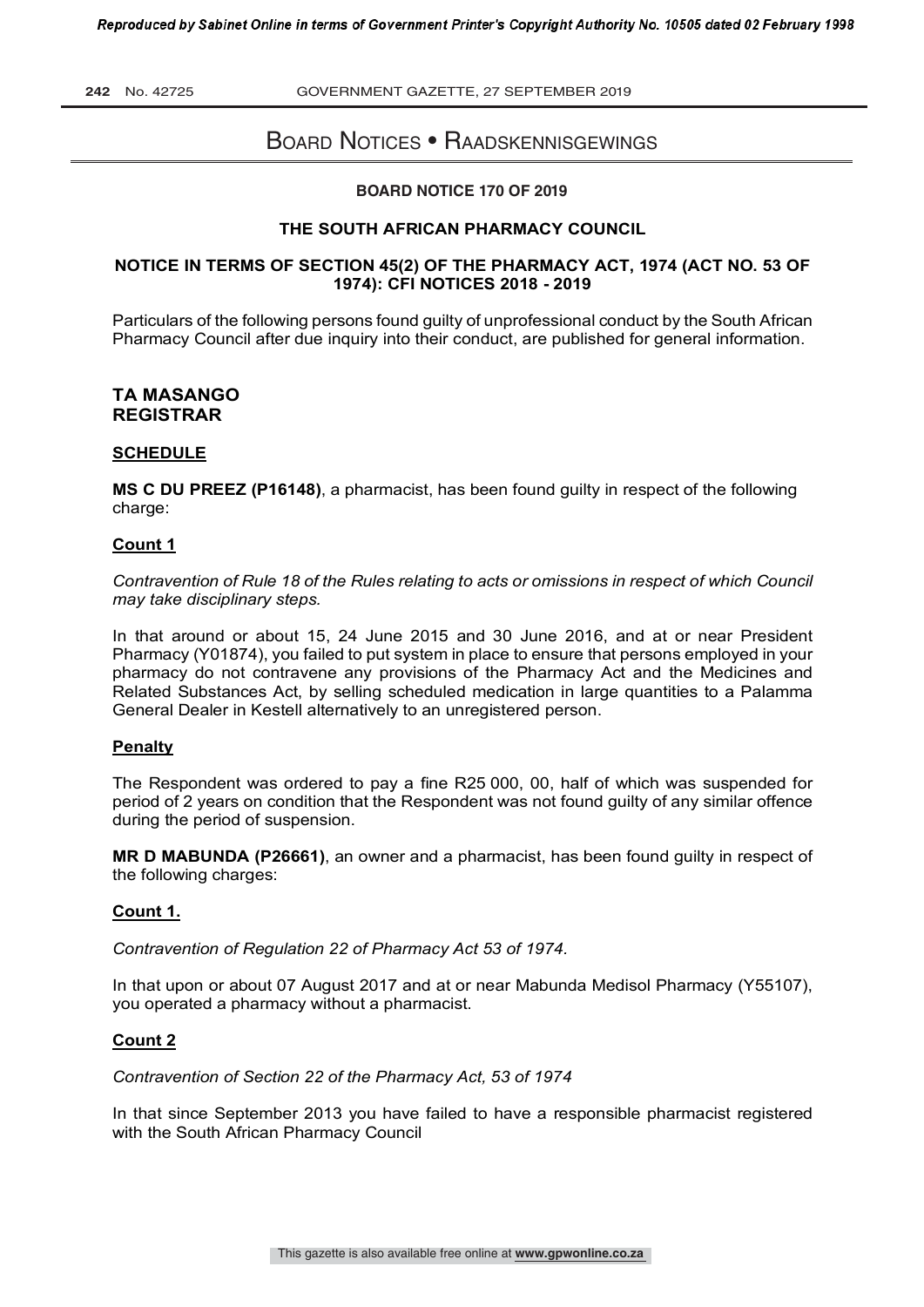*Contravention of Regulation 18 of Pharmacy Act 53 of 1974.*

In that upon or about 07 August 2017 and at or near Mabunda Medisol Pharmacy (Y55107), you allowed unregistered persons to perform acts falling within the scope of practice of pharmacists.

## **Count 4**

In that upon or about 07 August 2017 and at or near Mabunda Medisol Pharmacy (Y55107), you failed to exercise proper and reasonable care in respect of and control over the Rules relating to Good Pharmacy Practice resulting in the following shortcomings:

- (a) A patients' rights and responsibility poster is not visibly displayed for the purpose of identification by the public;
- (b) The temperature in the pharmacy is not controlled 24 hours a day as demonstrated by a maximum/minimum thermometer. The temperature is not recorded on a daily basis during working hours or operating hours as per SOP on temperature control;
- (c) There is no fire extinguisher or fire hose in the pharmacy in accordance with the Occupational Health and Safety Act. Alternatively, if there is a fire extinguisher or fire hose, it has not been serviced/checked within the last year as indicated on the cylinder/panel/supplier equipment's label as well as per the service contract;
- (d) The pharmacy is not designated as a non-smoking area. The pharmacy is not designated as a non-eating area, other than in areas specifically designated as eating areas;
- (e) The pharmacy has no suitable calibrated mass meter for dispensing capable of weighing at least 50mg of a substance. All the equipment in the pharmacy is not clean as per SOP. Pest control is not conducted regularly in accordance with SOP;
- (f) Expired stock is not kept separate from normal trading stock. Expired stock is not destroyed in a safe manner. An effective stock control system is not in place that ensures that there is no damaged, expired stock;
- (g) All S1 medicines sales are not recorded in a prescription book or other permanent record as required in Regulation 11(2) of Act 101 of 1965. All S2 medicine sales are not recorded in a prescription book or other permanent record as required in Regulation 11(1) of Act 101 of 1965;
- (h) Not only medicines are stored in the refrigerator. The refrigerator is not fitted with a warning system to indicate that refrigeration has failed or temperatures were above or below 2°C and 8°C;
- (i) The temperature of the refrigerator/cold room is not controlled 24 hours a day by a maximum/minimum thermometer as demonstrated by the use of either chart recorders, or electronic recorders to continuously record the temperatures. The temperature of the refrigerator is not recorded twice daily;
- (j) The pharmacist does not obtain all the relevant patient information before dispensing the prescription. The pharmacist does not evaluate the prescription to identify any possible problems before dispensing the prescription. The pharmacist does not take the necessary action if there are any problems with the prescription and/or medicine prescribed;
- (k) The pharmacist does not give advice to the patient or caregiver after the prescription has been dispensed. The pharmacist does not give advice to patients who receive Pharmacist Initiated Therapy (PIT);
- (l) There are no written standard operating procedures; and
- (m) There are no reference books or adequate reference books.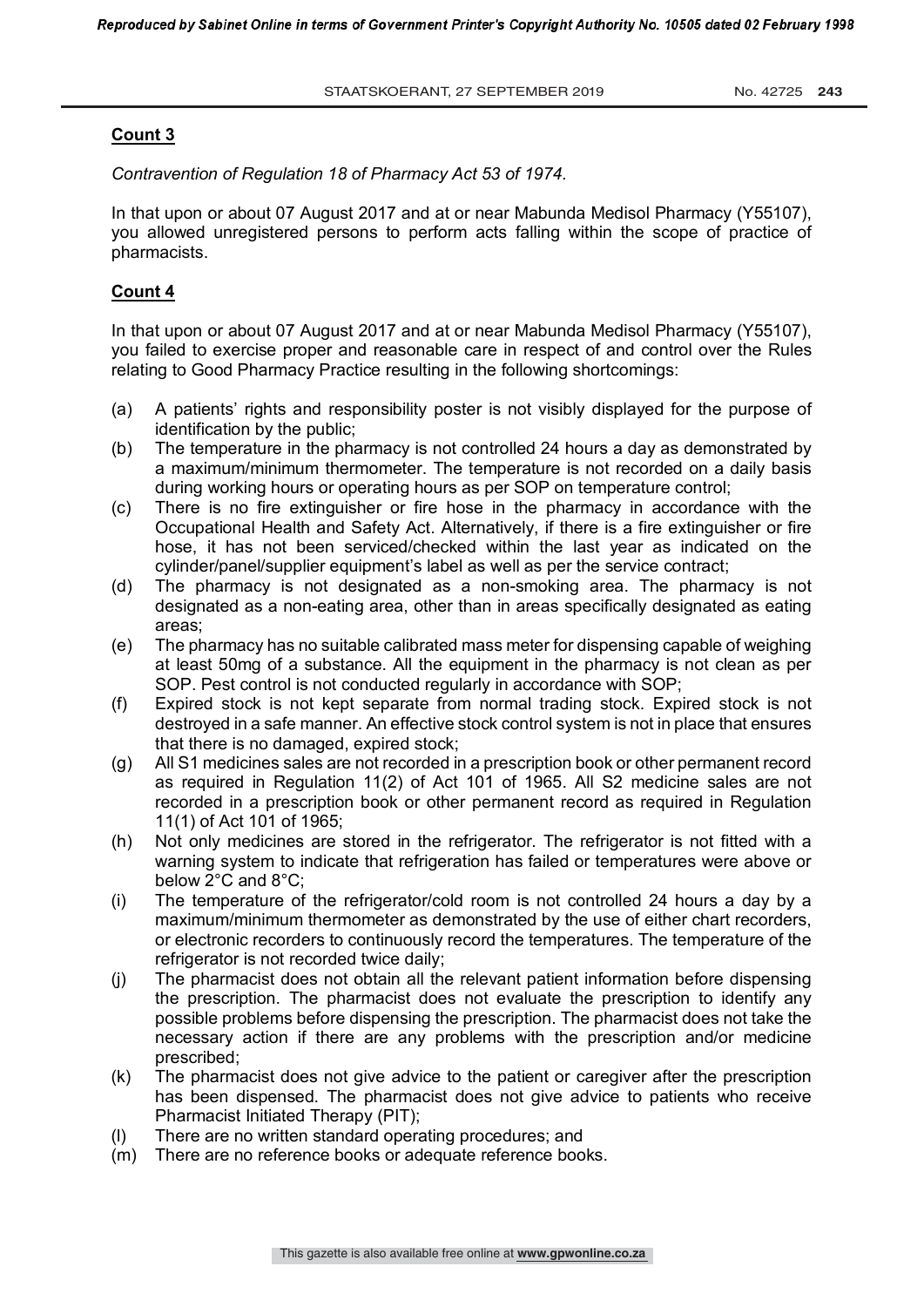# **Penalty**

The Respondent was fined as follows:

- (i) In respect of Count 1, an amount of R10 000, 00;<br>(ii) In respect of Count 2, an amount of R10 000, 00:
- In respect of Count 2, an amount of R10 000, 00;
- (iii) In respect of Count 3, an amount of R10 000,00;
- (iv) In respect of Count 4, an amount of R10 000,00; and
- (v) In respect of Count 4, the fine of R10 000, 00 was wholly suspended for a period of 24 (twenty-four) months on condition that the Respondent is not found guilty of the same offence during the period of suspension.

**MR H J LOUW (P47310)**, a pharmacist's assistant (post-basic), has been found guilty in respect of the following charge:

# **Count 1.**

*Contravention of Rule 10 of the Rules relating to acts or omissions in respect of which Council may take disciplinary steps.*

On or about or during 2008, you fraudulently and/or presented a forged certificate of registration as a pharmacist's assistant (post-basic) without such registration with the South African Pharmacy Council.

## **Penalty**

- (a) The Respondent be removed from the roll of pharmacist's assistant for period of five years; however, the removal is suspended for period of five years on condition that the Respondent is not found guilty of the same offence during the period of suspension;
- (b) The Respondent voluntarily subject himself to the Health Committee of the South African Pharmacy Council based on his own admission that he was arrested after being found in possession of an illegal substance; and
- (c) The Respondent for the purpose of the interest of the profession and patient safety, he must consider volunteering information to South African Pharmacy Council regarding the production of and possession of fraudulent certificates.

**MR N M C ZULU (P14510)**, an owner and a pharmacist, has been found guilty of the following charges:

# **Count 1**

*Contravention of Section 22 of the Pharmacy Act, 53 of 1974*

In that since April 2013 and at NMC Pharmacy (Y52570) you have failed to have a responsible pharmacist registered with the South African Pharmacy Council

## **Count 2**

*Contravention of Regulation 22 of Pharmacy Act, 53 of 1974.*

In that upon or about 06 November 2017 and at or near NMC Pharmacy (Y52570), you operated a pharmacy without a pharmacist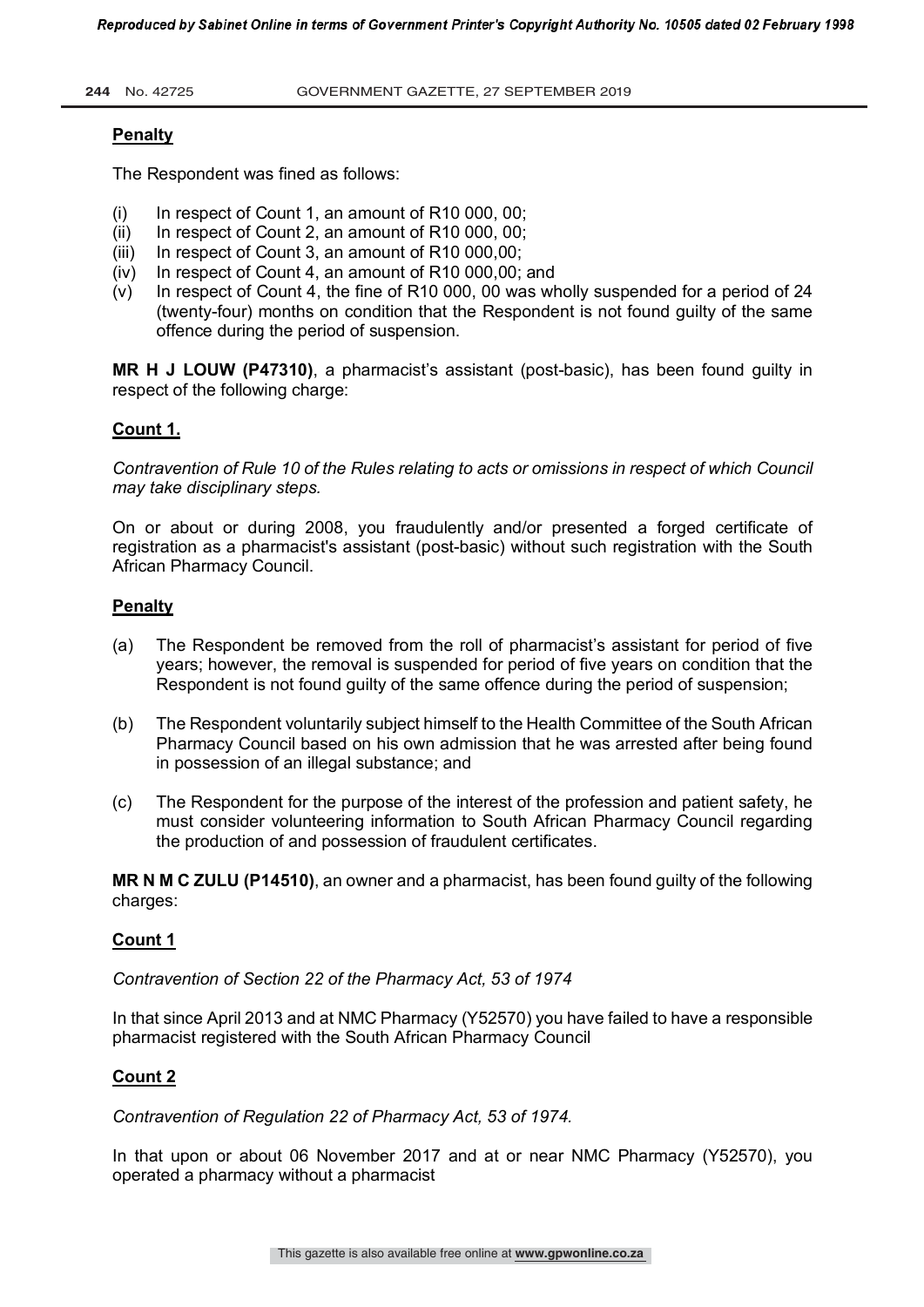In that upon or about 06 November 2017 and at or near NMC Pharmacy (Y52570), you failed to exercise proper and reasonable care in respect of and control over the Rules relating to Good Pharmacy Practice resulting in the following shortcomings:

- (a) All registered persons on duty are not wearing a nametag or badge indicating his/her name and designation for the purpose of identification of such person(s) to the public;
- (b) A currently valid original certificate signed by the Registrar of the SAPC for the recording of the pharmacy is not available for the purpose of identification of such to the public. All pharmacist(s) does not have valid registration card(s).
- (c) The temperature is not recorded on a daily basis during working hours or operating hours;
- (d) The pharmacy is not designated as a non-smoking area. There is no suitable semiprivate are for the provision of information and advice;
- (e) Key, key card or other device or the combination of any device which allows access to a pharmacy when it is locked, is not kept on the person of the responsible pharmacist or the person of another pharmacist at all times;
- (f) Control of access to pharmacy premises, which include the design and layout of the pharmacy, is not of such a nature that only registered pharmacy personnel have direct access to medicine. There is no separate facility where extemporaneous compounding is carried out. There is no suitable separate facility that complies with GMP standards where bulk compounding is carried out;
- (g) The pharmacy has no adequate pestles and mortars, adequate spatulas, a suitable calibrated mass meter for dispensing capable of weighing at least 50mg of a substance, adequate warning labels or clearly noticeable warning indications on the hand written or computer generated label:
- (h) A list of product types requiring special storage or handling instructions is not available and consulted on receipt of stock;
- (i) Pre-packing is not done in accordance with Regulation 39 of Act 101 of 1965 with regard to temperature, humidity, area and GMP requirements. All medicines sold for human use does not comply with Regulation 10 of Act 101 of 1965 i.e. labelling requirements for human medicine;
- (j) There are illegal or counterfeit medicines on the premises. There are unregistered nonproprietary medicines on the premises;
- (k) All S1 medicines sales are not recorded in a prescription book or other permanent record as required in Regulation 35(2) of Act 101 of 1965. All S2 medicine sales are not recorded in a prescription book or other permanent record as required in Regulation 35(1) of Act 101 of 1965;
- (l) The refrigerator is not suitable and in good working order. The refrigerator is not fitted with a warning system to indicate that refrigeration has failed or temperatures were above or below 2°C and 8°C. The temperature of the refrigerator is not between 2°C and 8°C. The temperature of the refrigerator/cold room is not controlled 24 hours a day by a maximum/minimum thermometer as demonstrated by the use of either chart recorders, or electronic recorders to continuously record the temperatures;
- (m) Every prescription dispensed is not checked and signed off by a pharmacist. The original prescription does not state who the dispenser is as indicated by both the name on the trailer label and a signature on the prescription;
- (n) The pharmacist does not obtain all the relevant patient information before dispensing the prescription. The pharmacist does not evaluate the prescription to identify any possible problems before dispensing the prescription. The pharmacist does not take the necessary action if there are any problems with the prescription and/or medicine prescribed;
- (o) The pharmacist does not ensure that the patient or caregiver receive advice after the prescription has been dispensed. The pharmacist does not give advice to patients who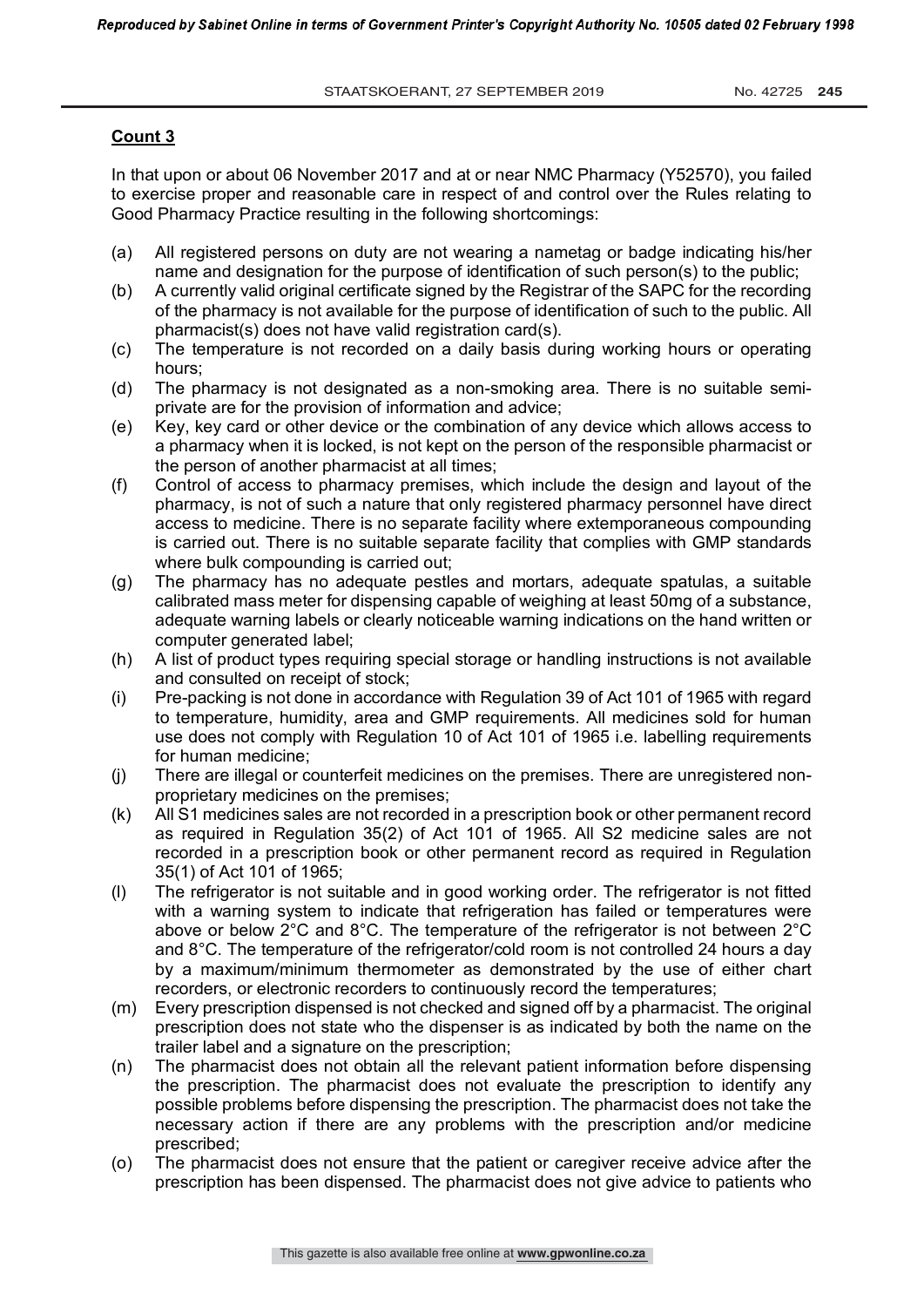receive Pharmacist initiated therapy (PIT). Advice is not given to the patient in a suitable semi-private area. Support aids are not used when supplying advice. Patient information leaflets are not available at the dispensary. Procedures are not in place for monitoring the patient's progress;

- (p) There are no written standard operating procedures; and
- (q) There are no references or adequate reference book.

## **Penalty**

The Respondent was fined as follows:

- $(i)$  In respect of Count 1 an amount of R15 000, 00;
- (ii) In respect of Count 2 an amount of R10 000, 00;
- (iii) In respect of Count 3 an amount of R10 000, 00; and
- $(iv)$  In respect of Count 3, the fine of R10 000, 00 was wholly suspended for a period of 24 (twenty-four) months on condition that the Respondent is not found guilty of the same offence during the period of suspension.

**MS S TUTU (P35748)**, a pharmacist, has been found guilty of the following charge:

## **Count 1.**

*Contravention of Rule 4 (a) of the Rules relating to acts and omissions in respect of which Council may take disciplinary steps.*

In that upon and about 30 June 2017 and at or near Border Chemical Corporation (Y00070), you failed to supervise a pharmacist's assistant, resulting in the dispensing of camphorated oil instead of Cough & Lung Syrup, to a 7-month old baby.

## **Penalty**

The Respondent was fined R15 000, 00 of which fine is wholly suspended for a period of 12 (twelve) months on condition that the Respondent is not found guilty of a same offence during the period of suspension.

**MS R BALCHAND (P27809)**, a pharmacy owner and a pharmacist's assistant (post-basic), has been found guilty of the following charges:

# **Count 1**

*Contravention of Regulation 22 of the Regulations relating to the practice of a pharmacy.* 

In that upon or about 16 April 2018 and at or near R-Med Pharmacy (Y55316), you conducted a pharmacy without a pharmacist.

## **Count 2**

*Contravention of Section 22 of the Pharmacy Act, 53 of 1974.*

In that or since September 2014 and at or near R-Med Pharmacy (Y55316), you failed to have a Responsible Pharmacist registered with the South African Pharmacy Council.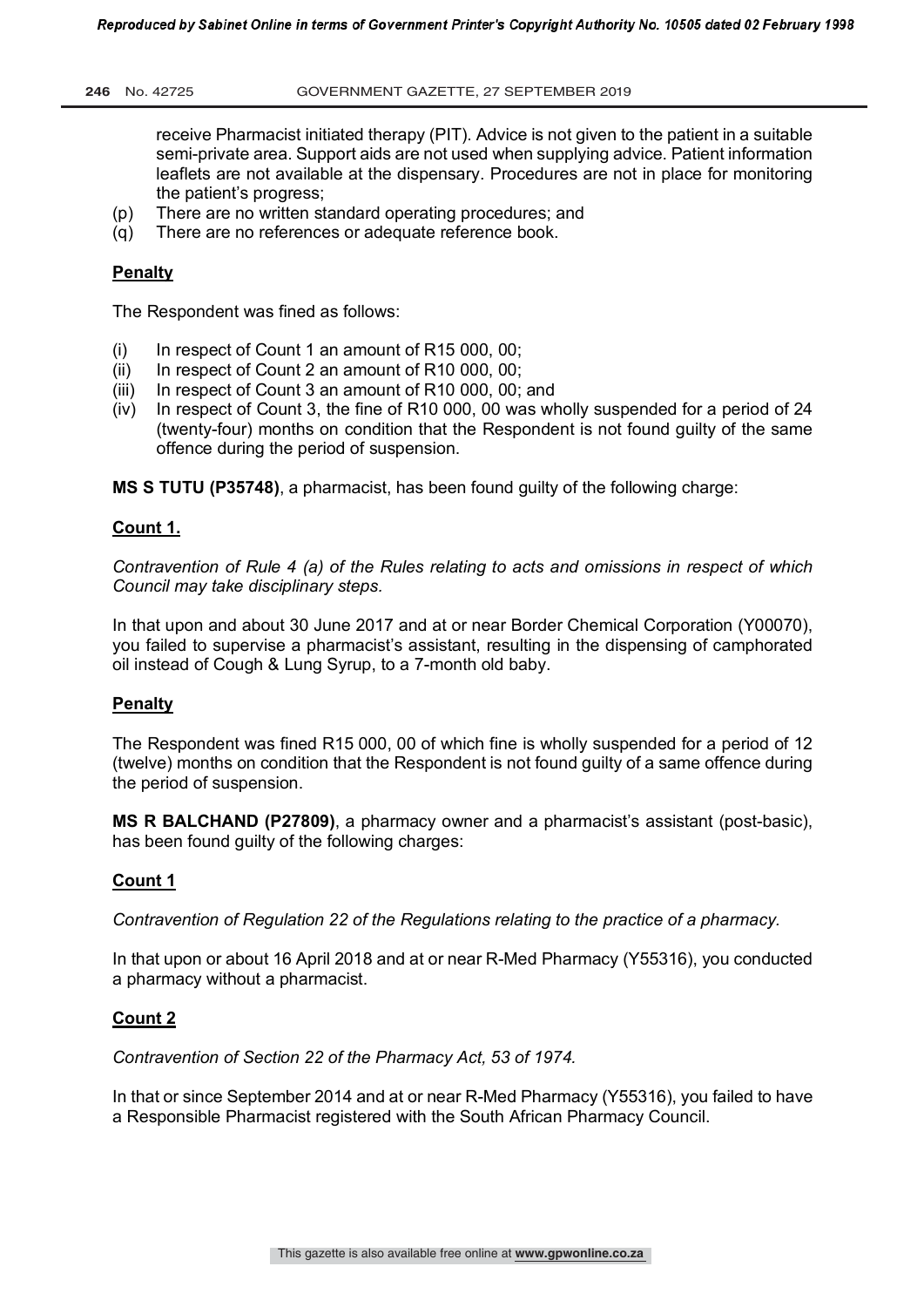*Contravention of Rule 18 of the Rules relating to acts or omission in respect of which Council may take disciplinary steps.*

In that upon or about 16 April 2018 and at or near R-Med Pharmacy (Y55316), you allowed an unregistered person to dispense scheduled medicine.

#### **Penalty**

The Respondent was removed from the register of Pharmacist's Assistants and the pharmacy licence was recommended for removal.

**MS C PETERS (P09871)**, a Responsible Pharmacist, was found guilty of the following charges:

#### **Count 1**

In that upon or about 30 August 2018 and at or near Atkinson The Chemist (Y00769), you failed to exercise proper and reasonable care in respect of and control over the Rules relating to Good Pharmacy Practice, resulting in the following shortcomings:

- (a) A patients' rights and responsibility poster were not visibly displayed for the purpose of identification by the public;
- (b) The temperature was not recorded on a daily basis during working hours or operating hours. The temperature of the refrigerator is not recorded twice daily;
- (c) The dispensary is not designated as a non-eating area, other than in areas specifically designated as eating areas. There is no sufficient security to prevent unauthorised access to medicines or a barrier with a no entry sign;
- (d) There was no suitable semiprivate and private area for the provision of information and advice. There is no suitable consultation area for the provision of information and advice. There is no suitable separate facility that complies with GMP standards where bulk compounding is carried out;
- (e) The pharmacy did not have adequate warning labels or clearly noticeable warning indications on the handwritten or computer-generated label;
- (f) Medicines were not stored according to system. Medicines sold for human use did not comply with Regulation 10 of Act 101 of 1965 with regard to labelling;
- (g) A prescription book/permanent record for schedule 6 was not kept as required in Regulation 35(1) and (2) of Act 101 of 1965;
- (h) A patient profile detailing all prescriptions and all P.I.Ts dispensed to patients is not kept for 5 years after the last entry on site;
- (i) The original prescription did not state who the dispenser was, as indicated by both the name on the trailer label and a signature on the prescription. The final price that the patient pays is not indicated on the copy for the payer;
- (j) The pharmacist did not obtain all the relevant patient information before dispensing the prescription. The pharmacist did not evaluate the prescription to identify any possible problems before dispensing the prescription. The pharmacist did not ensure that the patient or caregiver receive advice after the prescription has been dispensed. The pharmacist did not give advice to patient who receive P.I.T;
- (k) Advice was not given to the patient in a suitable semi-private area. Supports aids are not used when supplying advice;
- (I) There was no procedure in place for monitoring the patient's progress;<br>(m) Standard operating procedures (SOP's) were not reviewed or updated o
- Standard operating procedures (SOP's) were not reviewed or updated on a regular basis and were not adapted to the operations of the pharmacy and the staff were not trained on the SOP's; and
- (n) There are no adequate references.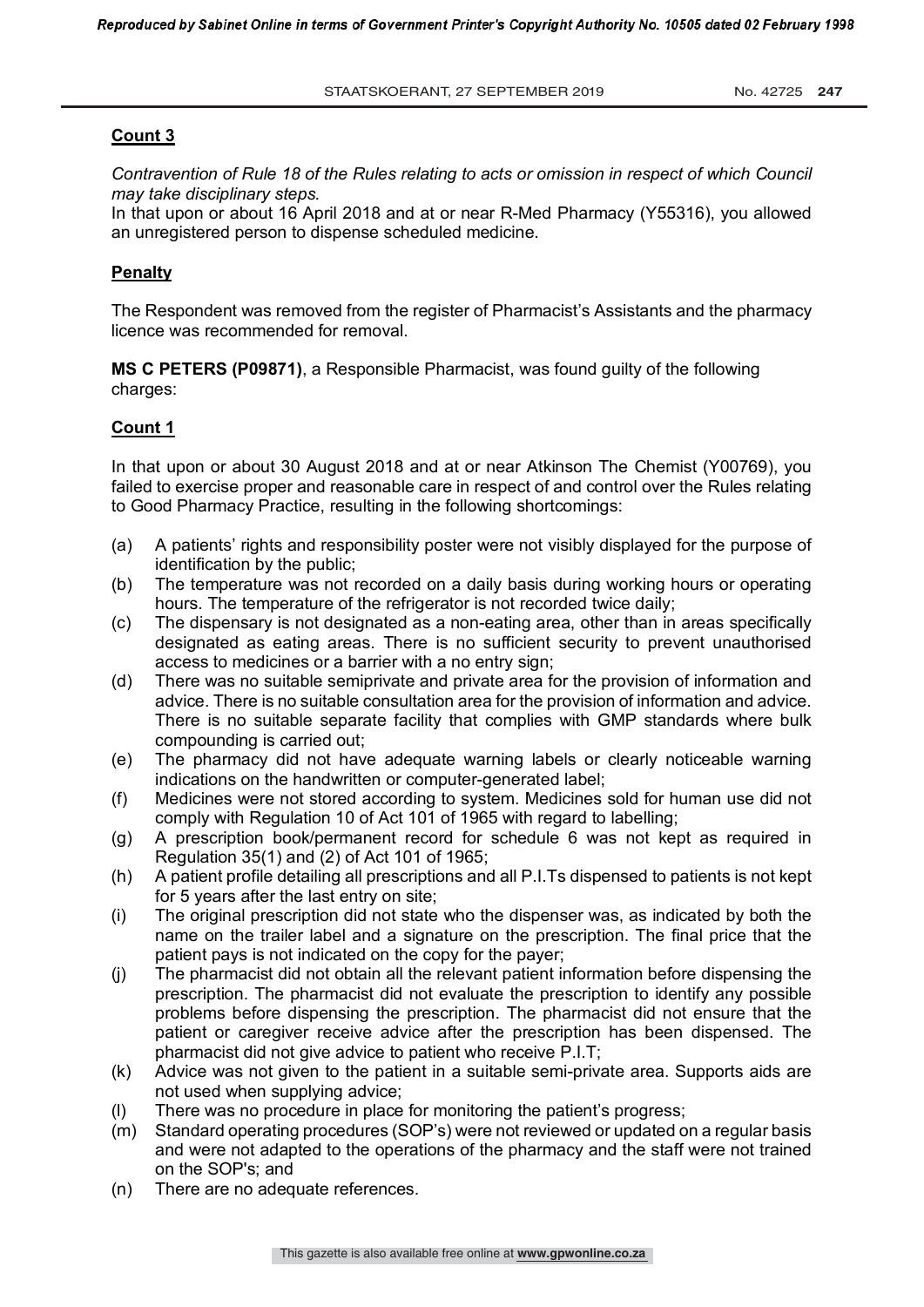## **Count 2**

*Contravention of Rule 1.2.2 of the Rules relating to Good Pharmacy Practice.*  In that upon or about 30 August 2018 and at or near Atkinson The Chemist (Y00769), you allowed another business (cellphone repair business) to be conducted within a pharmacy without obtaining approval from Council.

# **Count 3**

*Contravention of Rule 18 of the Rules relating to acts or omissions in respect of which Council may take disciplinary steps*.

In that upon or about 30 August 2018 and at or near Atkinson The Chemist (Y00769), you allowed an unregistered person to dispense schedule 1 to 4 medicines.

## **Count 4**

*Contravention of Regulation 36 of the Regulations published under the Medicines and Related Substances Act, 101 of 1965.*

In that upon or about 30 August 2018 and at or near Atkinson The Chemist (Y00769), you failed to balance or update the schedule 6 register for Ritalin.

## **Penalty**

The Respondent was fined as follows:

- (i) In respect of Count 1 fine of R5 000, 00;
- $(ii)$  In respect of Count 2 fine of R2 000, 00;
- (iii) In respect of Count 3 fine of R5 000, 00; and
- (iv) In respect of Count 4 fine of R5 000, 00.

**MR M VERMEULEN (P37445)**, a pharmacist was found guilty of the following charge:

## **Count 1**

*Contravention of Rule 23 of the Rules relating to acts or omissions in respect of which Council may take disciplinary steps.*

In that during June 2018 and at or near Kilburn Pharmacy (Y01540), you dispensed schedules 2 and 5 medication in a manner that has as its aim, or may be interpreted or regarded as having its aim, as the promotion of the misuse or abuse or the detrimental or injudicious or unsafe use of medicines.

## **Penalty**

The Respondent was suspended from practicing as a pharmacist for one-year, which suspension is suspended for one year, on condition that the Respondent is not found guilty of a similar offence(s) within the said period.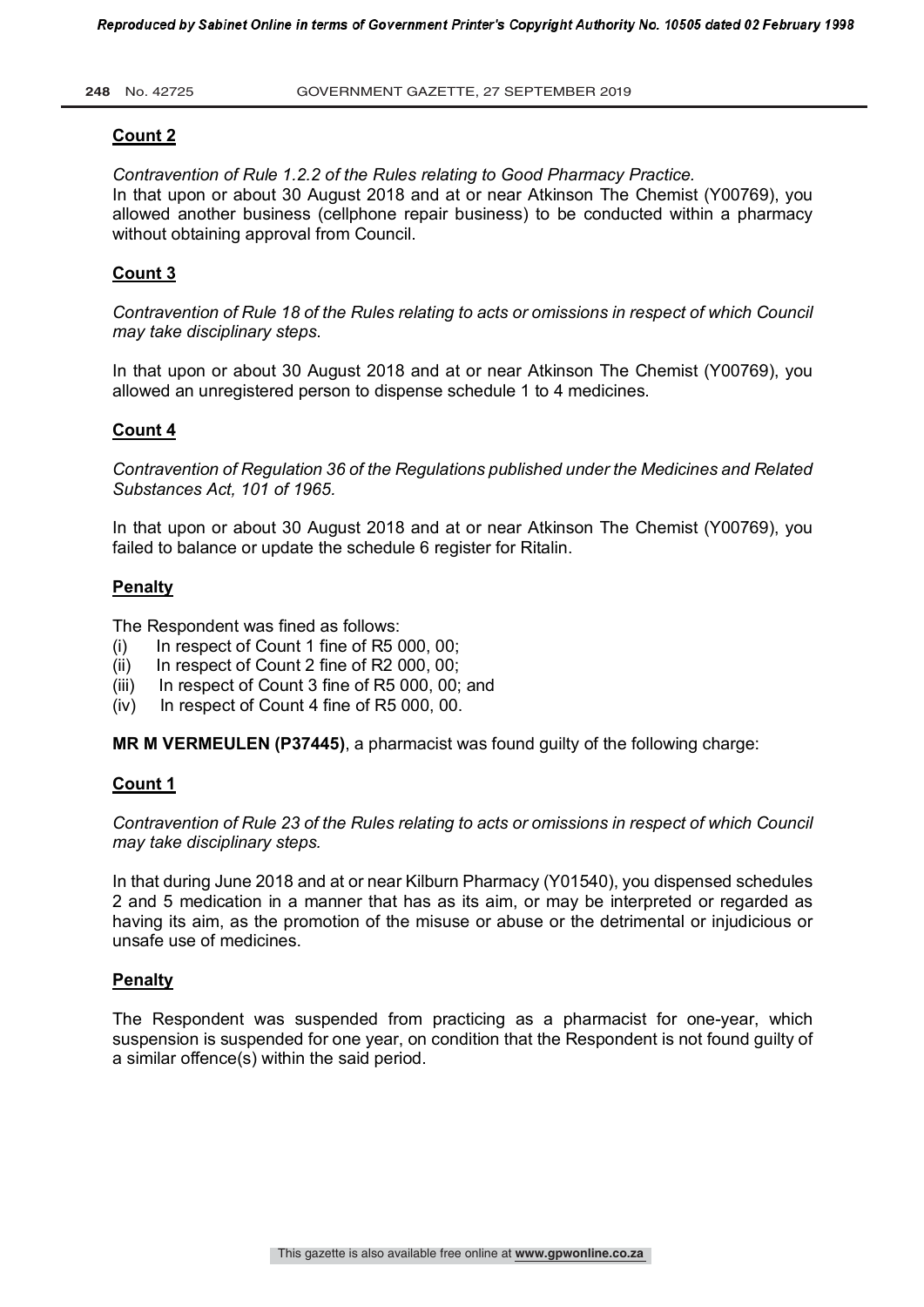**MR M VLOK (P49721)**, a pharmacist's assistant (post-basic) was found guilty of the following charge:

## **Count 1**

*Contravention of Rule 10 of the Rules relating to acts or omissions in respect of which Council may take disciplinary steps.*

In that upon or about 13 February 2018 and at or near Welkom Magistrate Court, you were found guilty of theft, which Council regards as improper and disgraceful conduct, and you were sentenced to 3 years direct imprisonment, wholly suspended for period of 5 years, on condition that you were not convicted of the offence of theft or attempted theft during the period of suspension.

## **Penalty**

The Respondent was fined an amount of R15 000.

**MR R NAIDOO (P09084)**, an owner and a responsible pharmacist was found guilty of the following charges:

## **Count 1**

In that upon or about 08 October 2018 and at or near Courtyard Pharmacy (Y52481), you failed to exercise proper and reasonable care in respect of and control over the Rules relating to Good Pharmacy Practice, resulting in the following shortcomings:

- (a) The name of the responsible pharmacist is not displayed conspicuously at the main entrance of the pharmacy. The name of the pharmacist on duty is not displayed visibly in/or outside the pharmacy for the purpose of identification of such persons by the public. Registered persons on duty are not wearing nametag/s or badge/s indicating their names and designation for the purpose of identification of such persons to the public;
- (b) The patients' rights and responsibility poster was not visibly displayed for the purpose of identification by the public;
- (c) The floor plan is not consistent with the plans which were submitted to and approved by Council;
- (d) The temperature is not recorded on a daily basis during working hours or operating hours. The air conditioning system is not in good working condition to be effective to keep the temperature at below 25°C;
- (e) The fire extinguisher or fire hose in the pharmacy has not been serviced or checked within the last year as indicated on the cylinder/panel/supplier equipment's label as well as per the service contract;
- (f) There pharmacy is not designated as a non-smoking area and noneating area. There is no suitable semiprivate area for the provision of information and advice. There is no suitable consultation area for the provision of screening and monitoring tests:
- (g) There is not sufficient security to prevent unauthorised access to medicines, or a barrier with a no entry sign:
- (h) The pharmacy does not have a suitable calibrated mass meter for dispensing capable of weighing at least 50mg of a substance. The pharmacy does not have adequate warning labels or clearly noticeable warning indications on the handwritten or computergenerated label;
- (i) Pest control is not conducted regularly;
- (j) A list of product types requiring special storage or handling instructions is not available and consulted on receipt of stock;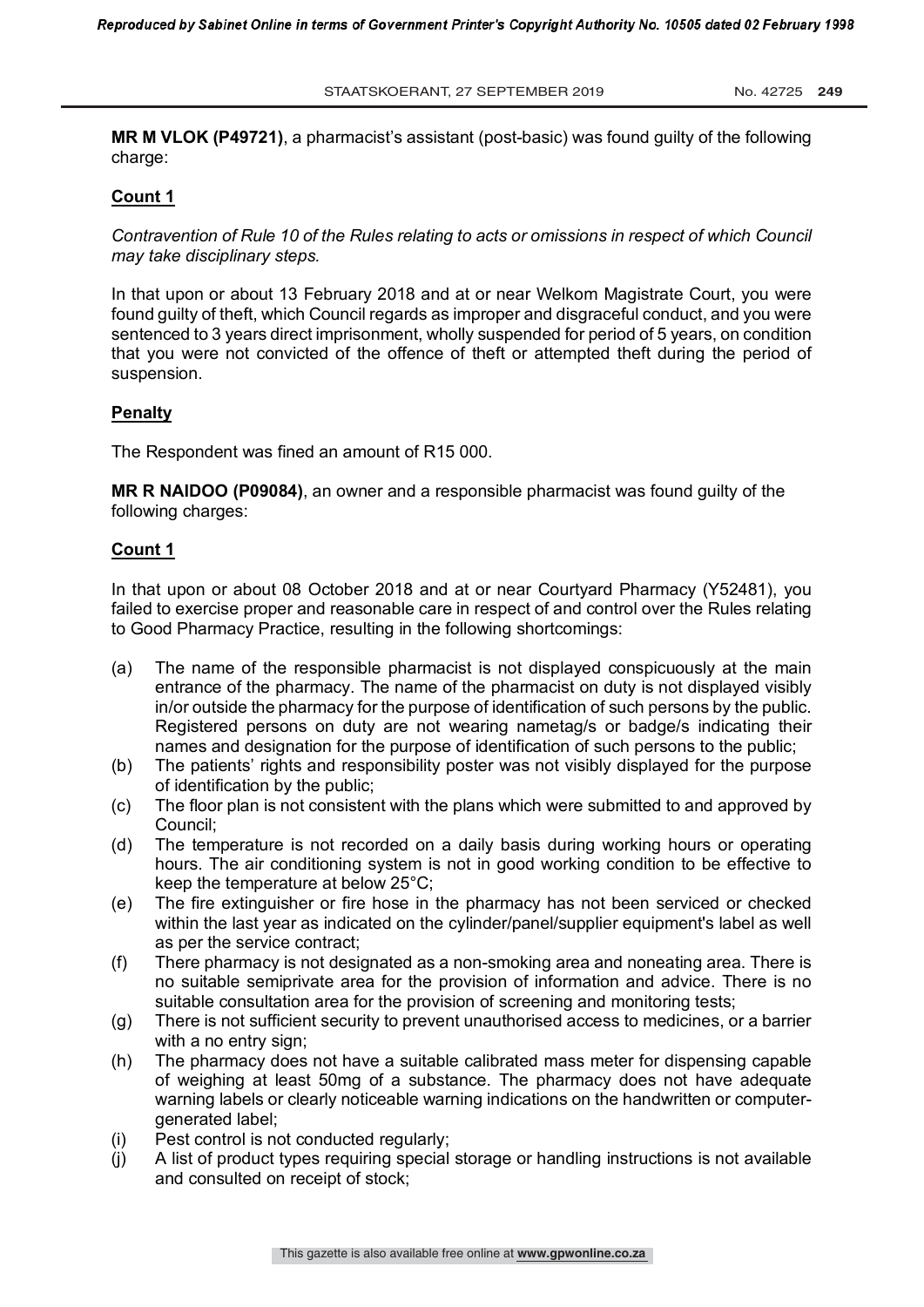- (k) Prepacking is not done in accordance with Regulation 39 of Act 101 of 1965 with regard to temperature, humidity, area and GMP requirements. Medicines sold for human use does not comply with Regulation 10 of Act 101 of 1965. There are unregistered nonproprietary medicines on the premises;
- (l) Every prescription dispensed is not checked and signed off by a pharmacist. The original prescription does not state who the dispenser was, as indicated by both the name on the trailer label and signature on the prescription. The final price that the patient pays is not indicated on the copy for the payer;
- (m) The pharmacist does not obtain relevant information before dispensing the prescriptions. The pharmacist does not evaluate the prescriptions to identify any possible problems before dispensing the prescriptions. Advice is not given to the patient in a suitable semiprivate area;
- (n) Patient information leaflets are not available at the dispensary. Procedure is not in place for monitoring the patient's progress. A pharmacist cannot be contacted 24 hours a day and their contact details are not displayed visibly at the entrance of the pharmacy;
- (o) There are no written standard operating procedures;
- (p) There are no references books;
- (q) There is no adverse drug reaction reporting system; and
- (r) The screening of patient is conducted in an open space.

*Contravention of Section 22 (2) of the Pharmacy Act, 53 of 1974.*

In that upon or about 08 October 2018 and at or near Courtyard Pharmacy (Y52481), you provided pharmaceutical service in a pharmacy or in a premise regarded as a pharmacy, without recording the pharmacy licence or registering the premises with the South African Pharmacy Council.

# **Penalty**

The Respondent was suspended, from practicing as a pharmacist, of two years which suspension is suspended for one year, on condition that the Respondent is not found guilty of a similar offence(s) within the said period.

**MS T MAGWAZA (P19422)**, a responsible pharmacist was found guilty of the following charges:

# **Count 1**

In that upon or about 05 June 2018 and at or near Mat's Pharmacy (Y55414), you failed to exercise proper and reasonable care in respect of and control over the Rules relating to Good Pharmacy Practice, resulting in the following shortcomings;

- (a) The name of the responsible pharmacist was not displayed conspicuously at the main entrance of the pharmacy. The name of the pharmacist on duty was not displayed visibly in or outside the pharmacy for the purpose of identification of such person by the public;
- (b) The temperature was not recorded on a daily basis during working or operating hours. The air conditioning system was not in good working condition to be effective to keep the temperature at and below 25°C;
- (c) The dispensary is not suitably located in the pharmacy in relation to the consultation area. The dispensary was not designated as a non-eating area. The waiting area is not situated near dispensary area and is not near areas for counselling and furnishing advice. The waiting area has a no comfortable seating available;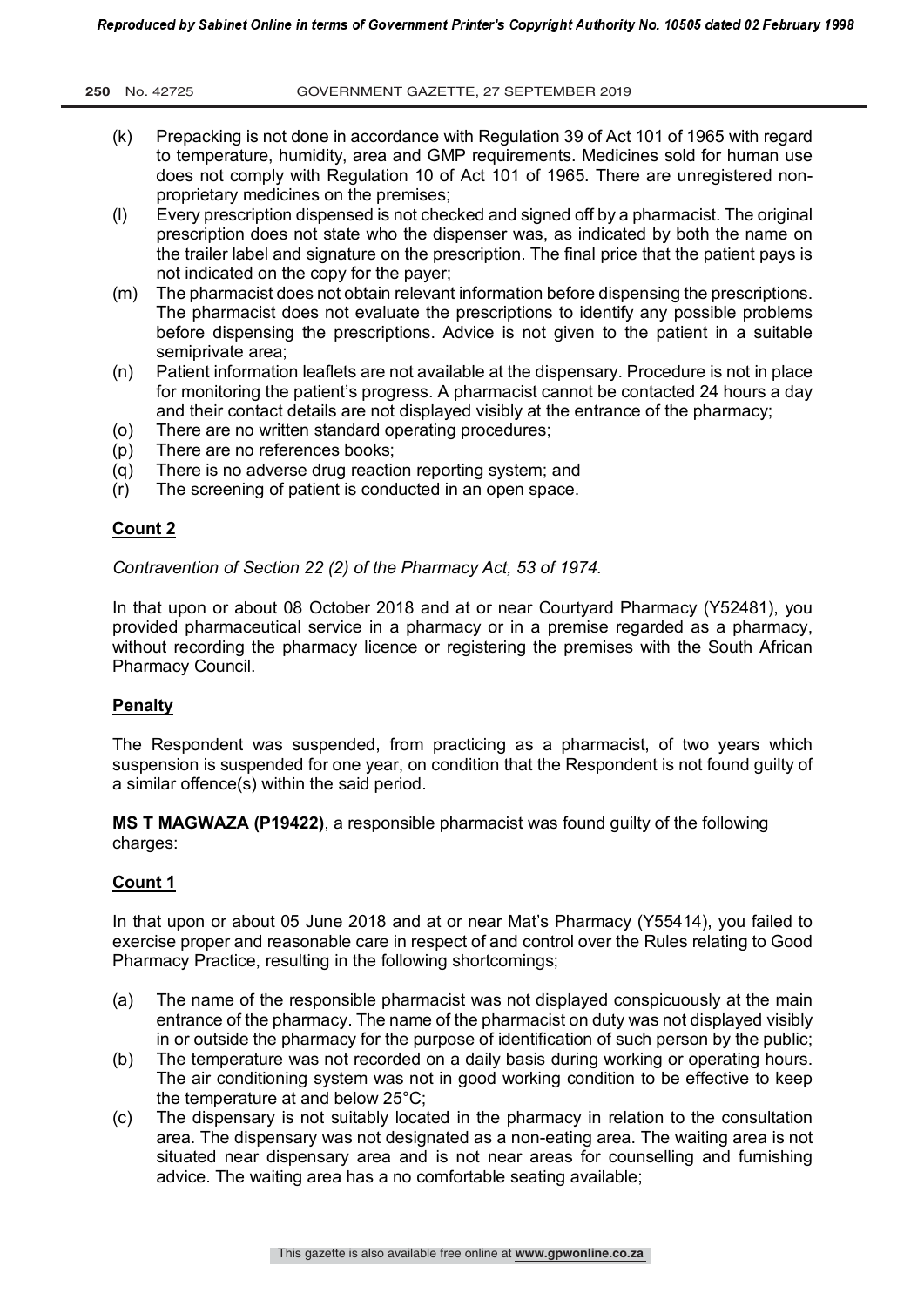STAATSKOERANT, 27 SEPTEMBER 2019 No. 42725 251

- (d) There is no suitable semiprivate area and suitable private area for the provision of information and advice;
- (e) Control access to pharmacy premises is of such nature that not only registered pharmacy personnel have direct access to medicine. There was no sufficient security to prevent unauthorised access to medicine or a barrier with no entry sign;
- (f) There is no separate facility for cleaning of equipment;
- (g) The pharmacy does not have adequate pestles, mortars and spatulas. The pharmacy does not have a suitable calibrated mass meter for dispensing capable of weighing at least 50mg of a substance. There are no adequate warning labels or clearly noticeable warning indications on the handwritten or computer-generated label;
- (h) There is no separate and secure receiving area, which is under cover;
- (i) There is not an up to date register of all schedule 6 purchases and sales as required by Regulation 36 of Act 101 of 1965;
- (j) The refrigerator was not suitable and not in good working order;
- (k) The pharmacist does not evaluate the prescription to identify any possible problems before dispensing the prescription. The pharmacist does not take necessary action if there are any problems with prescription and /or medicine prescribed. The pharmacist does not ensure that the patient or care giver receive advice after the prescription has been dispensed;
- (l) The pharmacist does not give advice to patients who receive pharmacist-initiated therapy. The advice was not given to the patient in a suitable semiprivate area;
- (m) There are no patient information leaflets at the dispensary. There was no procedure in place for monitoring patient's progress;
- (n) There are no written standard operating procedures;
- (o) There are inadequate reference books; and
- (p) There was no adverse drug reaction reporting system in place as per GPP.

# **Count 2**

*Contravention of Regulation 22 of the regulation relating to the practice of pharmacy published under the Pharmacy Act, 53 of 1974.*

In that upon or about 05 June 2018 and at or near Mat's Pharmacy (Y55414), you conducted a pharmacy without a pharmacist.

# **Count 3**

*Contravention of Rule 18 of the Rules relating to acts or omissions in respect of which Council may take disciplinary steps.*

In that upon or about 05 June 2018 and at or near Mat's Pharmacy (Y55414), you allowed two unregistered person access to schedule medicines.

## **Penalty**

The Respondent was suspended from practicing as a pharmacist for one year.

**MS P PILLAY (P19388)**, a pharmacist was found guilty on the following charge:

# **Count 1**

In that in or around 2017, while being employed by the KwaZulu-Natal Department of Health, as a pharmacist stationed at Edendale Hospital Pharmacy, you assumed the position or accepted the offer to be appointed as the Responsible Pharmacist at Braid Street Express Pharmacy (Y54848) and on 22 March 2018, you abandoned your duties and responsibilities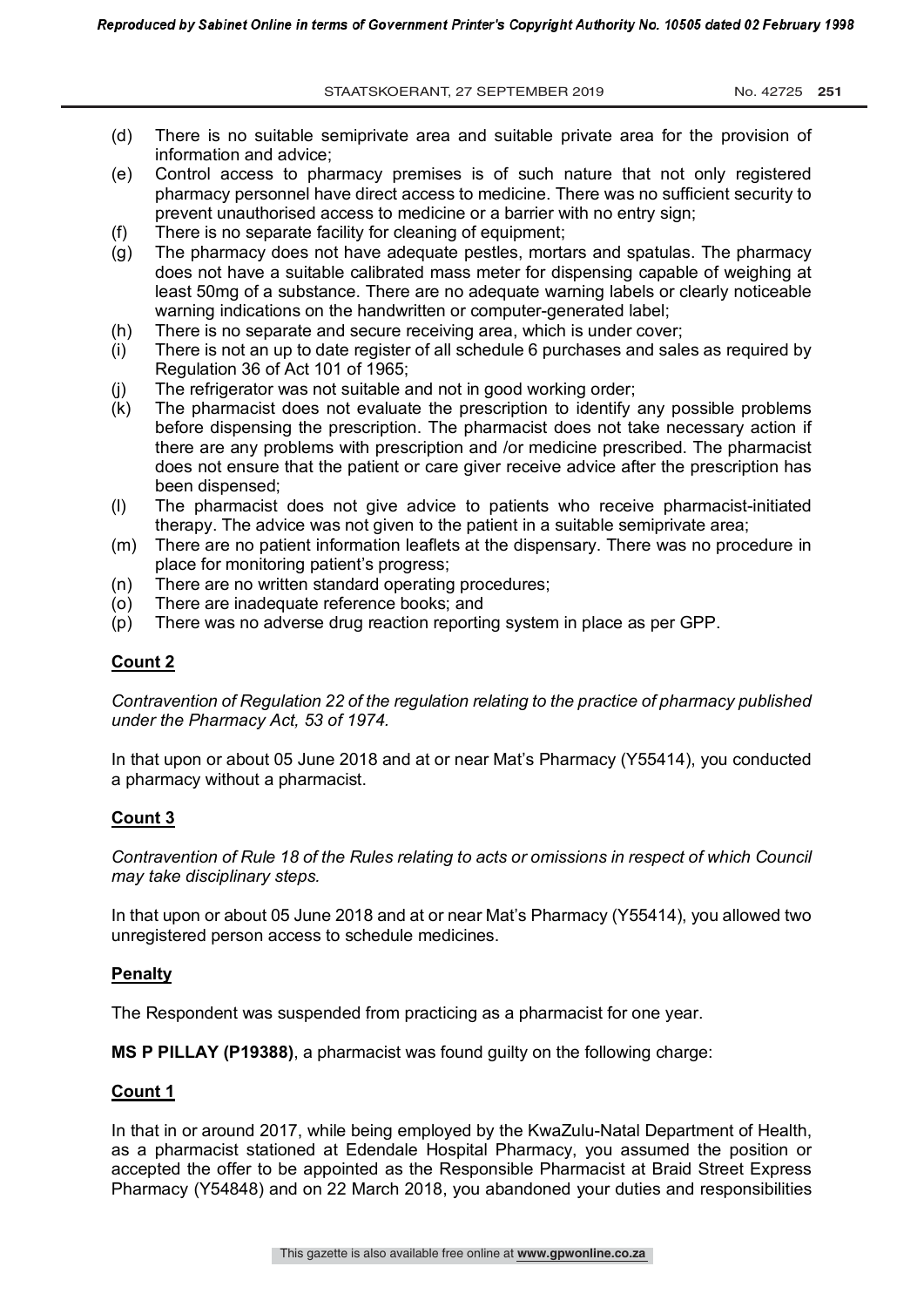as a Responsible Pharmacist by leaving the pharmacy (Braid Street Express Pharmacy) to be conducted without a pharmacist.

## **Penalty**

The Respondent was sanctioned as follows:

- (a) A fine in the amount of R50 000.00; and
- (b) suspension from practicing as a pharmacist for one year, which suspension is suspended for two years, on condition that the Respondent is not found guilty of a similar offence(s) within the said period of suspension.

**MS N R DAYARAM (P12906)**, an owner and responsible pharmacist, was found guilty of the following charge:

## **Count 1**

In that upon or about 10 August 2017 and at or near Effingham Pharmacy and Medicine Depot (Y02602), you failed to exercise proper and reasonable care in respect of and control over the Rules relating to Good Pharmacy Practice, resulting in the following shortcomings:

- (a) There were no certificates to verify the name of the pharmacy, pharmacy registration number and licence number;
- (b) The name of the responsible pharmacist is not conspicuously displayed over the main entrance of the pharmacy. The name of the pharmacist on duty is not displayed conspicuously in or outside the pharmacy. The pharmacist on duty is not wearing a nametag or badge indicating his/her name and designation for the purpose of identification of such person to the public;
- (c) A current valid registration card is not available for the pharmacist. A currently valid registration card is not available for the pharmacy support personnel;
- (d) A patients' rights and responsibility poster was not conspicuously displayed for the purpose of identification by the public;
- (e) Shelves are not finished with a smooth, impermeable and washable material which is easy to maintain in a hygienic condition;
- (f) The air conditioning system was not in good working condition to be effective to keep the temperature below 25°C;
- (g) The dispensing surface area was not sufficient for the volume of prescriptions dispensed;
- (h) The pharmacy was not designated as a non-smoking area. The pharmacy was not designated as a non-eating area, other than in areas specifically designated as eating areas;
- (i) The waiting area is not situated near dispensary area and is not near areas for counselling and furnishing advice. There is no suitable semiprivate area and suitable private area for the provision of information and advice;
- (j) There was no suitable facility that complies with GMP standards where bulk compounding is carried out and where bulk pre-packing is carried out;
- (k) The pharmacy does not have adequate pestles, mortars and spatulas. The pharmacy does not have a suitable calibrated mass meter for dispensing capable of weighing at least 50mg of a substance. There are no adequate warning labels or clearly noticeable warning indications on the handwritten or computer-generated label:
- (l) There are refuse receptacles do not have the closing lids where applicable;
- (m) Shelves are not dusted daily in accordance with SOP. The storage area was not tidy in accordance with SOP;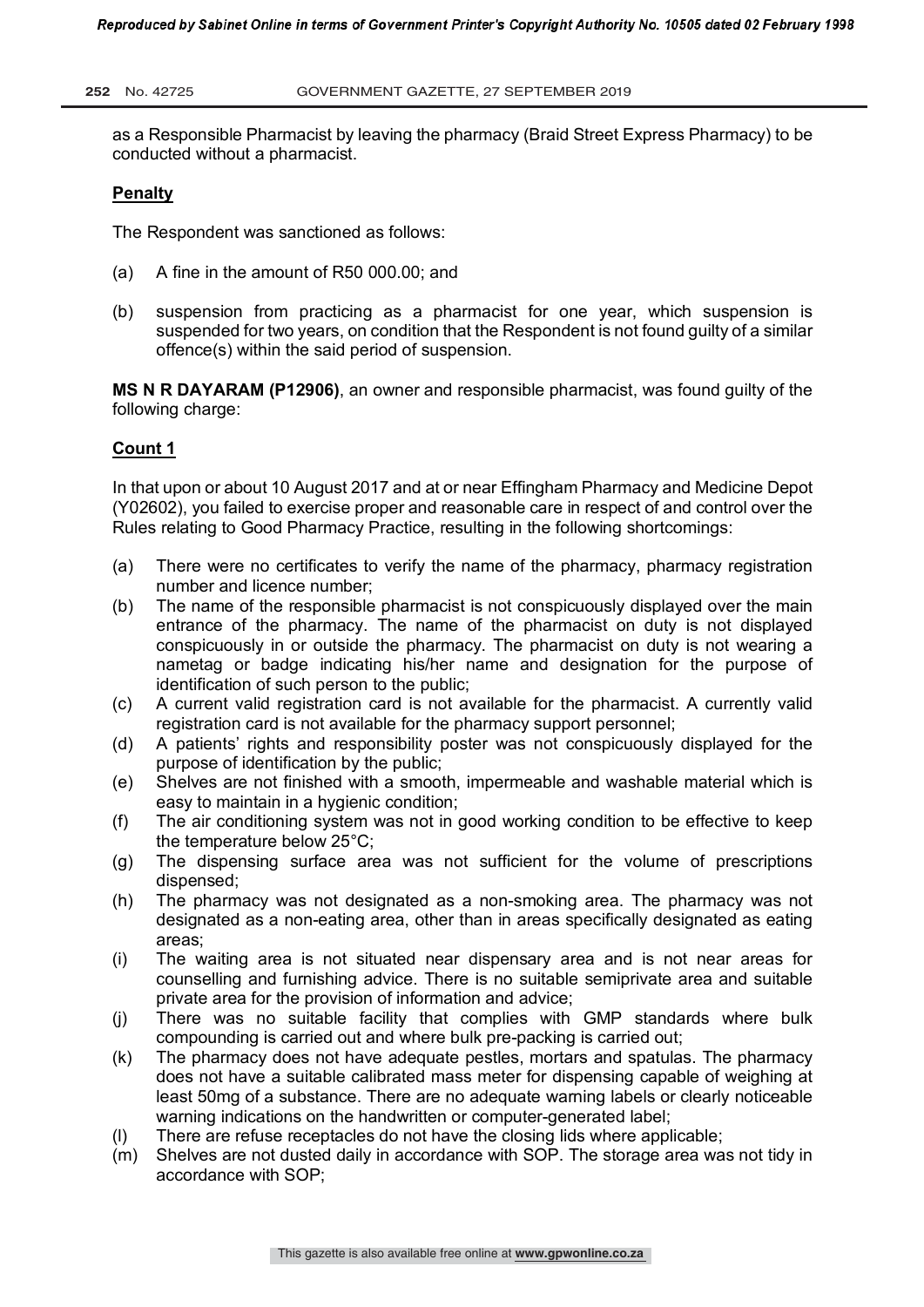STAATSKOERANT, 27 SEPTEMBER 2019 No. 42725 253

- (n) There were expired medicines on the shelves. Expired, damaged and contaminated stock are not kept separate from the trading stock. Expired, damaged and contaminated stock was not destroyed in a safe manner;
- (o) List of product types requiring special storage or handling instructions was not available and consulted on receipt of stock. There was no system for the correct handling of the various types of goods returned from patients;
- (p) Prepacking was not done in accordance with regulation 33 (2003) of Act 101 of 1965 with regard to temperature, humidity, area and GMP requirements. There are unregistered non-proprietary medicines on the premises;
- (q) All schedule 1 and 2 medicines sales are not recorded in a prescription book or other permanent record as required by Regulation 11 (1) & (2) (2003) of Act 101 of 1965;
- (r) There is not an up to date register of all schedule 6 purchases and sales as required in terms of Regulation 30 (2003) of Act 101 of 1965. The schedule 6 substances register was not balanced on the last day of March, June, September and December of each year or within 14 days as required in Regulation 30(2) (2003) of Act 101 of 1965;
- (s) Not only medicines are stored in the refrigerator. Medicines are not stored in the refrigerator according to system. The refrigerator was not fitted with warning system to indicate that refrigeration has failed, or temperatures were above or below  $2^{\circ}$ C and  $8^{\circ}$ C:
- (t) The original prescription does not state who the dispenser was as indicated by both the name and on the trailer label and a signature on the prescription;
- (u) The advice was not given to the patient in a suitable semiprivate area. There are no patient information leaflets at the dispensary. There was no procedure in place for monitoring patient's progress;
- (v) A pharmacist cannot be contacted 24 hours a day and their contact details are not displayed conspicuously at the main entrance of the pharmacy;
- (w) There are no written standard operating procedures; and
- (x) There are inadequate reference books.

# **Penalty**

The Respondent was suspended from practicing as a pharmacist of one year, which suspension is suspended for one year, on condition that the Respondent is not found guilty of a similar offence(s) within the said period.

**MR P RAMOSIBUDI (P10412)**, an owner and pharmacist, was found guilty of the following charges:

# **Count 1**

*Contravention of Section 22 of the Pharmacy Act 53 of 1974.*

In that upon or about 09 February 2018 and at or near Midway Mall, 280 Corlett Drive, Kew, Johannesburg, you conducted or performed pharmaceutical services in an unlicensed or unrecorded premises.

# **Count 2**

*Contravention of Rule 18 of the Rules relating to acts or omissions in respect of which Council may take disciplinary steps.*

In that upon or about 09 February 2018 and at or near Midway Mall, 280 Corlett Drive, Kew, Johannesburg you allowed unregistered persons to perform pharmaceutical services in an unregistered or unlicensed premises.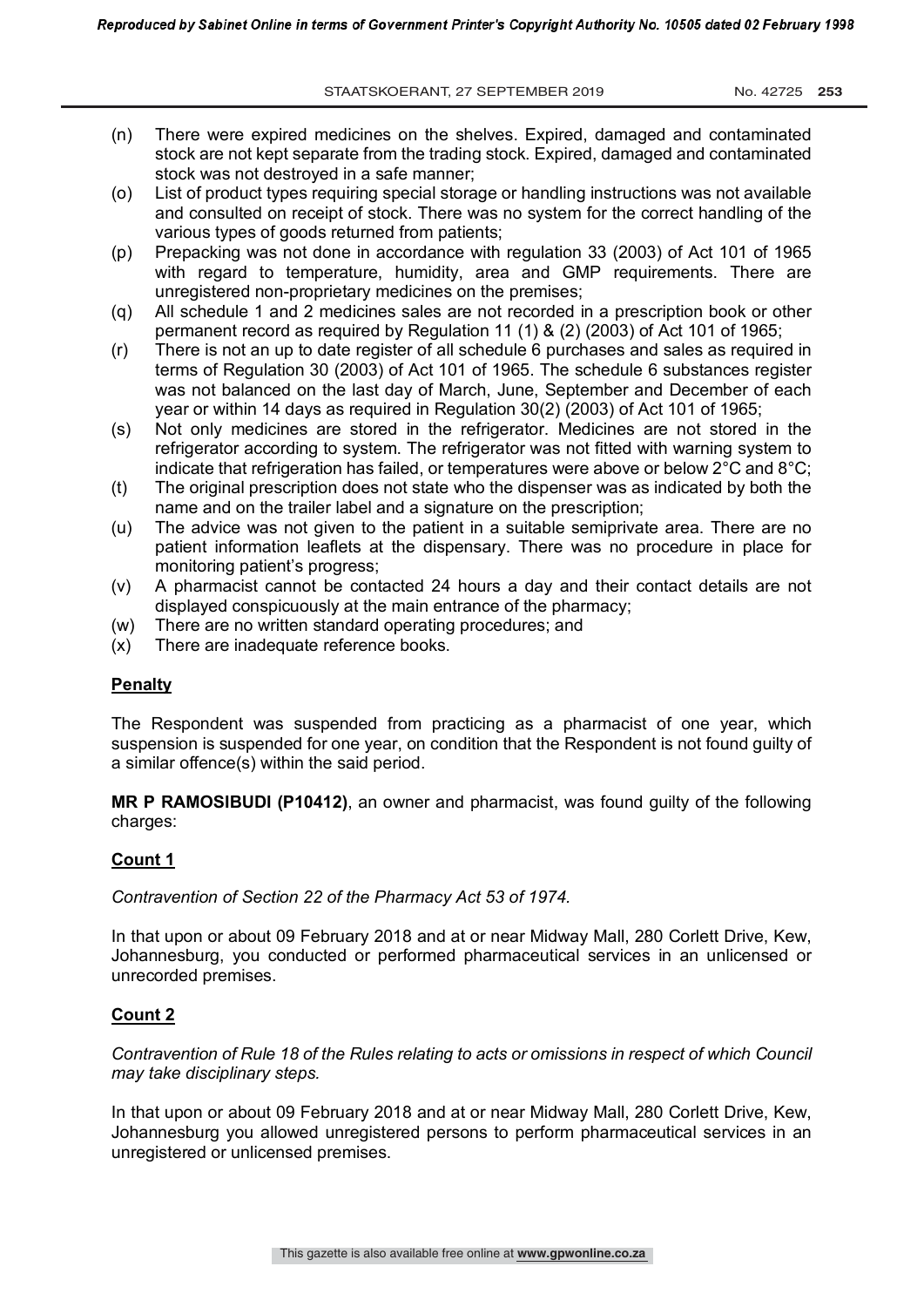## **Penalty**

The Respondent was suspended from practicing as a pharmacist for one year, which suspension is suspended for one year on condition that the Respondent is not found guilty of a similar offence(s) within the said period.

**MS M C MASWANGANYI (P08041)**, an owner and pharmacist was found guilty of the following charges:

# **Count 1**

*Contravention of Regulation 22 of the Regulations relating to the practice of pharmacy published under the Pharmacy Act, Act 53 of 1974.*

In that upon or about 27 January 2018 and at or near Nkowankowa Pharmacy (Y03262), you conducted a pharmacy without a pharmacist.

# **Count 2**

*Contravention of Section 22 (4) & (5) of the Pharmacy Act, 53 of 1974.*

In that since 2014 to date, and at or near Nkowankowa Pharmacy (Y03262), you failed to have a Responsible Pharmacist registered with the South African Pharmacy Council.

## **Count 3**

*Contravention of Rule 18 of the Rules relating to acts or omissions in respect of which Council may take disciplinary steps.*

In that upon or about 27 January 2018 and at or near Nkowankowa Pharmacy (Y03262), you allowed unregistered persons to perform acts pertaining to the scope of practice of a pharmacist.

## **Count 4**

In that upon or about 27 January 2018 and at or near Nkowankowa Pharmacy (Y03262), you failed to exercise proper and reasonable care in respect of and control over the Rules relating to Good Pharmacy Practice, resulting in the following shortcomings:

- (a) The name of the responsible pharmacist is not displayed conspicuously at the main entrance of the pharmacy. The name of the pharmacist on duty is not displayed conspicuously in/or outside the pharmacy for the purpose of identification of such person by the public. The pharmacist on duty is not wearing a nametag or badge indicating his/her name and designation for the purpose of identification of such person to the public;
- (b) The pharmacist cannot not be contacted 24 hours a day and the contact details were not displayed conspicuously at the main entrance of the pharmacy;
- (c) The temperature in the pharmacy was not below 25°C. The temperature was not recorded on a daily basis during working hours and operating hours as per SOP on temperature control;
- (d) There was no suitable private area for the provision of information and advice.There was no separate facility for cleaning equipment;
- (e) The pharmacy does not have a suitable calibrated mass meter for dispensing capable of weighting at least 50mg of the substance. The pharmacy does not have adequate